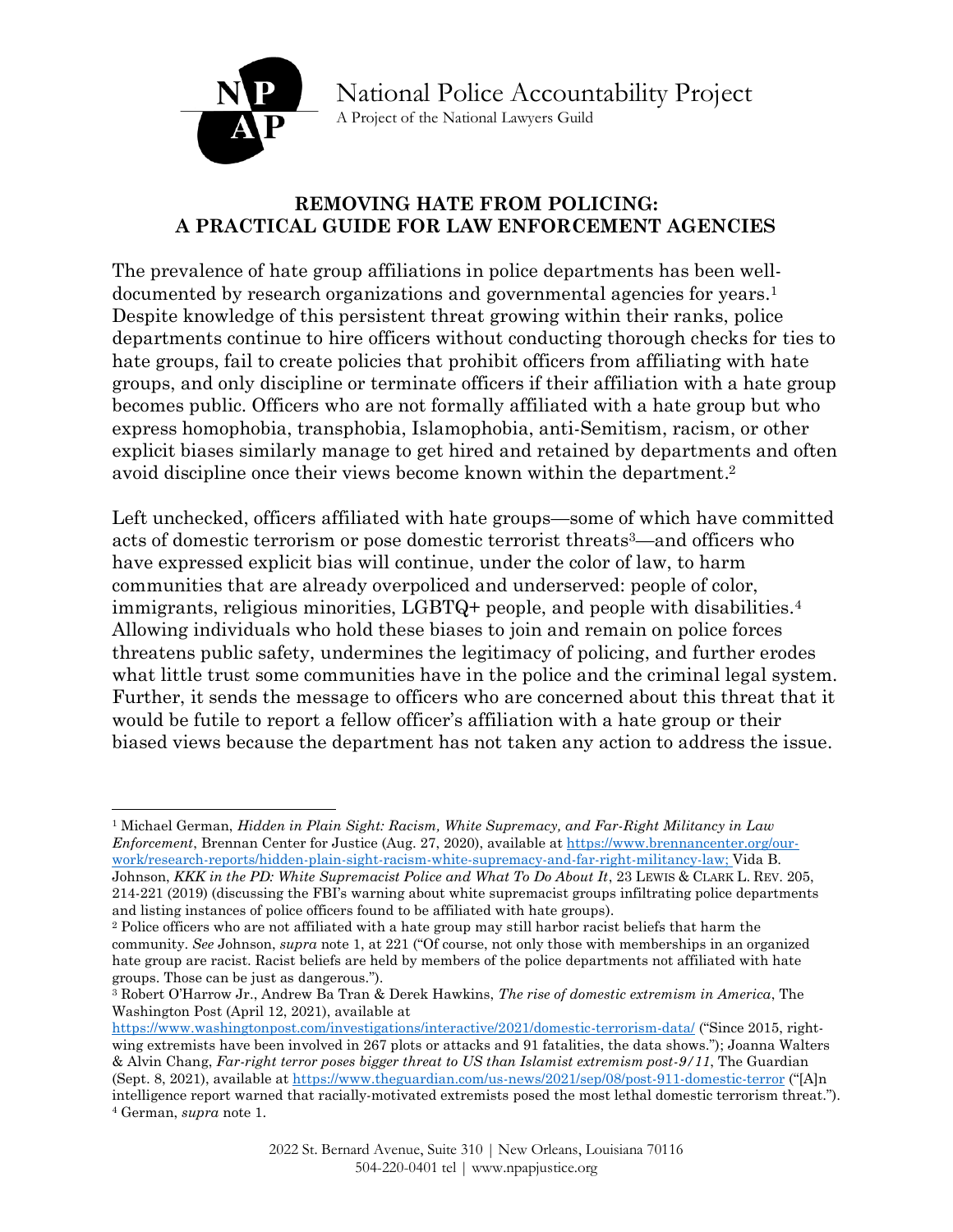

A Project of the National Lawyers Guild

NPAP urges police departments to consider the below best practices for rooting out explicit bias and hate group affiliations (1) during recruitment, by identifying hate groups and screening out officers with explicit biases, and (2) throughout the course of an officer's employment, by strengthening anti-discrimination policies, improving police department culture around reporting, monitoring officer performance, and investigating discriminatory misconduct and taking appropriate disciplinary action.

#### BEST PRACTICES

### **Identify Active Hate Groups**

A "hate group" is defined as an organization that has "beliefs or practices that attack or malign an entire class of people, typically for their immutable characteristics" such as race, ethnicity, religion, disability, sexual orientation, gender, or gender identity.<sup>5</sup> Although some political organizations may have bigoted members or hold beliefs that members of hate groups support, a group "must have some hate-based orientation/purpose" in order to qualify as a hate group.<sup>6</sup> If it is unclear whether an organization is a hate group or a political organization, departments can consult the group's statements or principles, the statements of its leaders and spokespersons, and its activities to see whether they are attacking particular groups of people. 7

Departments should regularly consult hate group databases to determine which groups are most active in their area or growing in membership. <sup>8</sup> To identify affiliations with hate groups even when they are not explicitly named, departments should become familiar with the markers and symbols hate groups use to identify themselves as well as the terminology they use. <sup>9</sup> Departments should also crowdsource information about active hate groups from the community by holding townhalls, focus groups, and online forums. <sup>10</sup> Once active hate groups have been identified, departments should clearly communicate to officers that affiliating with these groups violates the Code of Conduct and municipal and departmental policies.

[https://www.splcenter.org/20200318/frequently-asked-questions-about-hate-groups#hate%20group;](https://www.splcenter.org/20200318/frequently-asked-questions-about-hate-groups#hate%20group) *see also* FBI, Hate Crimes, *Defining a Hate Crime*, available at [https://www.fbi.gov/investigate/civil-rights/hate-crimes.](https://www.fbi.gov/investigate/civil-rights/hate-crimes)

<sup>10</sup> Center for Policing Equity, *White Supremacy in Policing: How Law Enforcement Agencies Can Respond* (April

<sup>5</sup> Southern Poverty Law Center, *What is a Hate Group?*, available at

<sup>6</sup> Anti-Defamation League, *Hate Group*, available a[t https://www.adl.org/resources/glossary-terms/hate-group.](https://www.adl.org/resources/glossary-terms/hate-group) <sup>7</sup> Southern Poverty Law Center, *supra* note 5.

<sup>8</sup> *See, e.g.,* Anti-Defamation League's H.E.A.T. Map, available at [https://www.adl.org/education-and](https://www.adl.org/education-and-resources/resource-knowledge-base/adl-heat-map)[resources/resource-knowledge-base/adl-heat-map;](https://www.adl.org/education-and-resources/resource-knowledge-base/adl-heat-map) Southern Poverty Law Center's Hate Map, available at [https://www.splcenter.org/hate-map.](https://www.splcenter.org/hate-map)

<sup>&</sup>lt;sup>9</sup> See, e.g., Anti-Defamation League's Hate Symbols Database, available at https://www.adl.org/hate-symbols.

<sup>1, 2021),</sup> p. 15, available at [https://policingequity.org/images/pdfs-doc/CPE-WhiteSupremacy.pdf.](https://policingequity.org/images/pdfs-doc/CPE-WhiteSupremacy.pdf)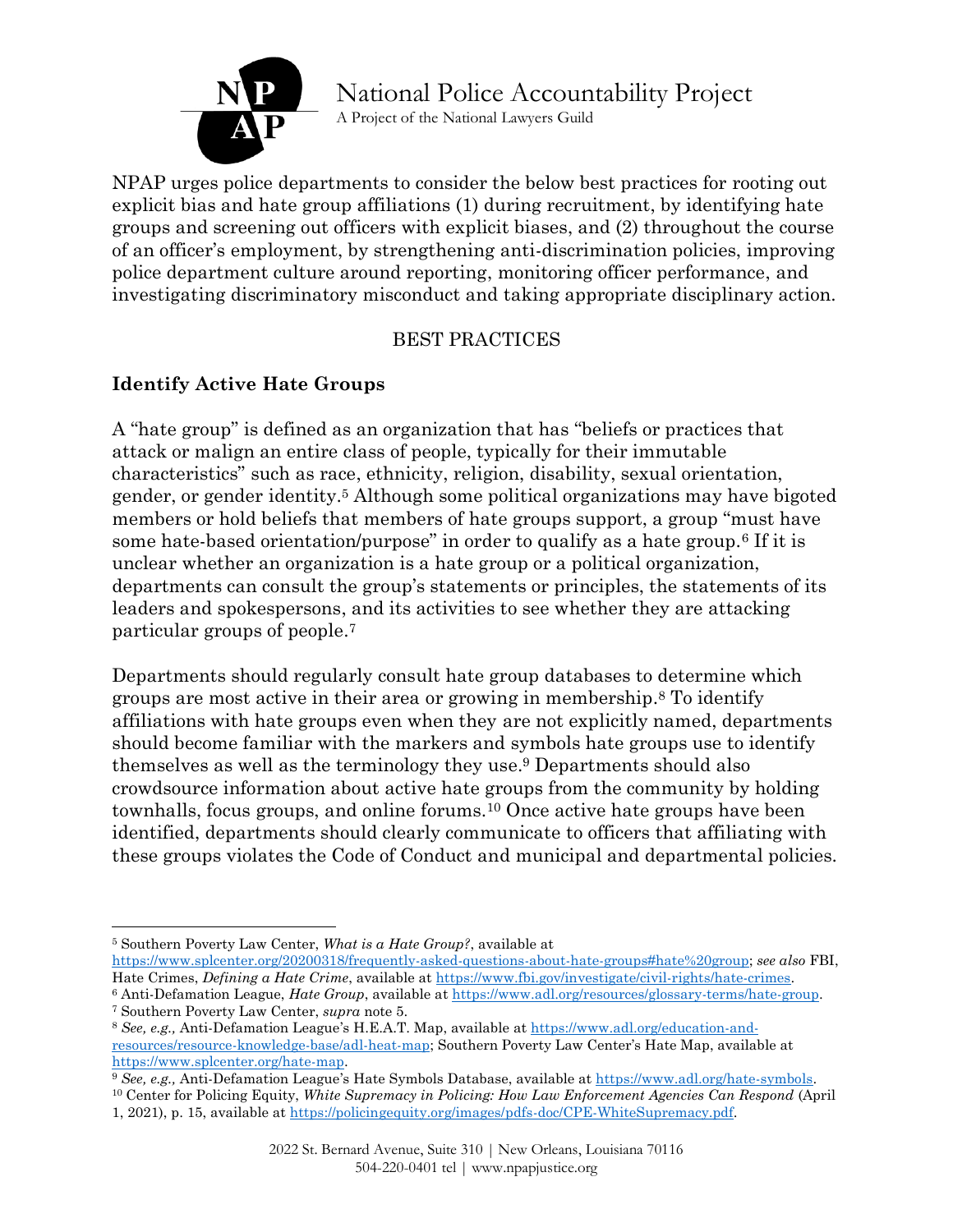

#### A Project of the National Lawyers Guild

#### **Screen Out Candidates Affiliated with Hate Groups or Who Express Explicit Bias**

Departments should avoid hiring practices that will attract candidates who are primarily interested in controlling, rather than serving, the community. Management should consider whether the candidate is primarily interested in the role because of the opportunity to be confrontational and the potential for violence. Departments should avoid depicting SWAT teams, car chases, weapons, and other imagery that glorifies confrontation and violence in their recruiting materials,<sup>11</sup> and instead use language and imagery related to building positive community relationships, protecting the community, and engaging in community service.

To ensure that hiring practices will produce candidates who can connect with the community, management should keep the following questions in mind when considering a candidate: (1) Does the candidate have experience navigating, or the aptitude to navigate, challenging social situations? (2) Does the candidate have any ties to advocacy organizations with causes that are important to the community (e.g., racial justice, LGBTQ+ rights, disability rights)? (3) Is an otherwise qualified candidate being screened out due to outdated hiring criteria (e.g., credit check, physical fitness test, juvenile record, minor drug use)?<sup>12</sup>

Background checks should include not only a candidate's criminal history, but their history of professional misconduct, including complaints, investigations, and their reason for leaving prior employers. When considering candidates who have prior experience working in law enforcement, departments should consult available databases tracking officer misconduct, such as the National Decertification Index (NDI).<sup>13</sup> Before being hired, candidates should undergo a psychological exam administered by a licensed psychiatrist to determine fitness for duty.

Departments should conduct a thorough inquiry into whether a candidate has any past or current affiliations with hate groups or whether they have publicly expressed explicit biases. The inquiry should include a comprehensive review of the candidate's social media accounts.<sup>14</sup> Social media reviews should flag: (1) racial

<sup>14</sup> Over the years, current and former officers have posted content on social media platforms that endorse bigoted views, violence, and violent policing. *See e.g.,* The Plain View Project, available at <https://www.plainviewproject.org/> (database of public Facebook posts and comments made by current and former police officers).

<sup>11</sup> *Id.* at 14.

<sup>&</sup>lt;sup>12</sup> *Id.* (Using such criteria to screen out candidates "could disqualify otherwise-suitable candidates who may have perspectives and experiences that enable them to relate especially well to the communities they police."). <sup>13</sup> About NDI, International Association of Directors of Law Enforcement Standards and Training, available at <https://www.iadlest.org/our-services/ndi/about-ndi> (The NDI "serve[s] as a national registry of certificate or license revocation actions relating to officer misconduct.").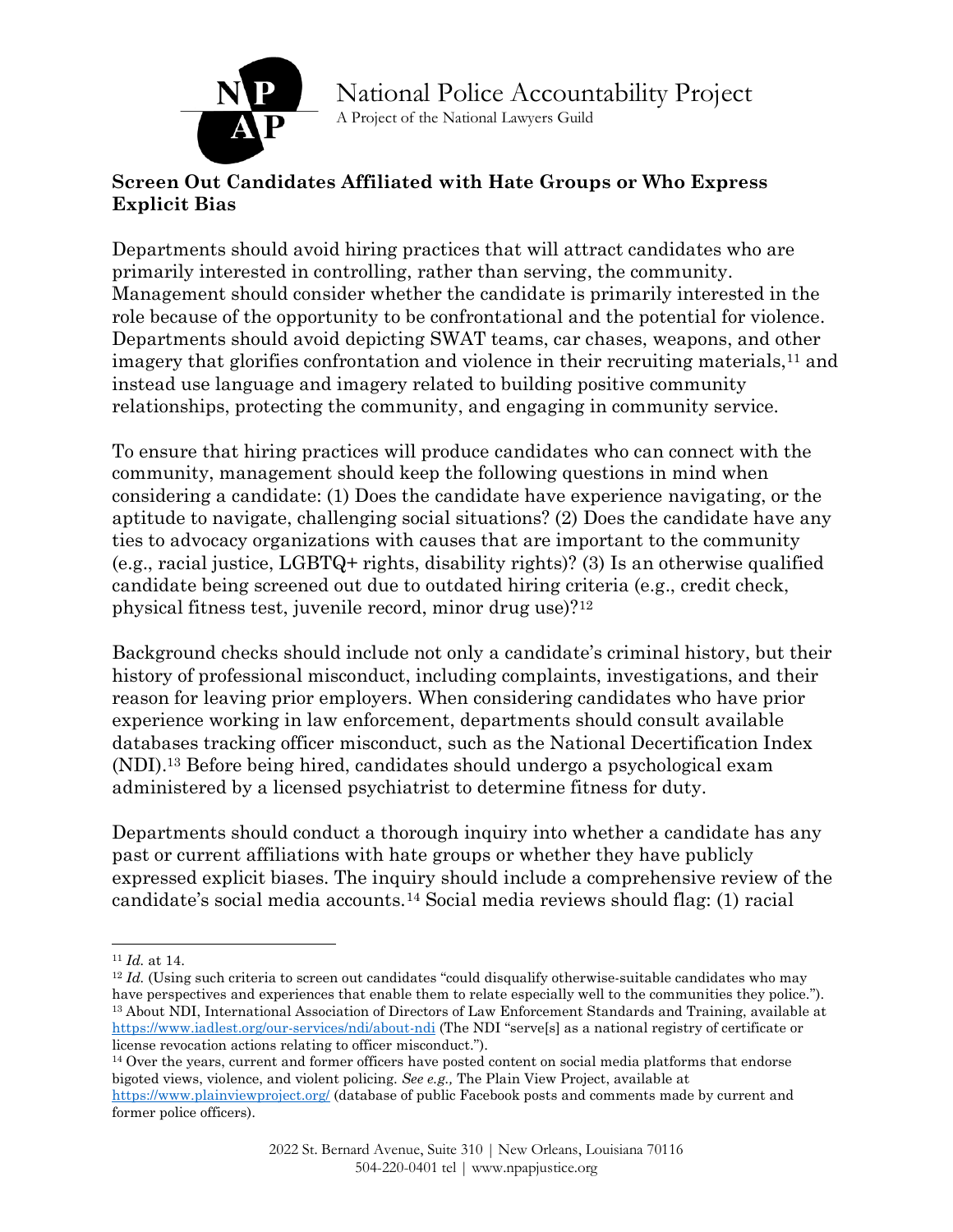

A Project of the National Lawyers Guild

epithets; (2) racist and other discriminatory language, jokes, statements, and gestures; (3) racist and other discriminatory imagery or symbols; (4) displays of pins, patches, tattoos, symbols, and insignia of hate groups; (5) "likes," retweets, and any other sharing or endorsement of photos, memes, or statements that advocate racism, violence, misogyny, homophobia, or other kinds of hate or discrimination. <sup>15</sup> Candidates should be required to disclose any relationships that would make contact with prohibited hate groups unavoidable (e.g., a household member is affiliated with a hate group).<sup>16</sup>

#### **Revise the Code of Conduct, Policies and Procedures, and Collective Bargaining Agreements**

The Code of Conduct should clearly communicate to officers that the department has an interest in, and commitment to, public safety, community trust, and fair treatment of everyone in the community. It should be clear to officers that any discriminatory action or conduct—both on duty and off—that jeopardizes public safety, community trust, or confidence in fair treatment will not be tolerated and will be subject to an internal investigation and disciplinary action. Specifically, the Code should prohibit any act or conduct that (1) brings the department into disrepute; (2) discredits the individual as an officer; (3) hinders the effective and efficient operation of the department; or (4) disrupts the harmony or working relationships within the department. <sup>17</sup> As a catch-all, the Code should also prohibit officers from engaging in any conduct that fails to meet ethical or professional standards or demonstrates an inability or unwillingness to uphold their sworn oath.

One way to improve uniformity in conduct across law enforcement agencies is to create a statewide Code of Conduct. For instance, the state legislature in Maine empowered the Criminal Justice Academy—an entity within the Maine Department of Public Safety tasked with training and certifying law enforcement officers—to create a statewide Code of Conduct and to act in cases involving officer misconduct.<sup>18</sup> Without a statewide Code of Conduct, each law enforcement agency has the discretion to set its own standards, which results in disparate treatment for officers engaged in the same discriminatory misconduct.

<sup>15</sup> Center for Policing Equity, *supra* note 10, at pp. 8-10.

<sup>16</sup> *Id.* at 6.

<sup>17</sup> *See, e.g., Eaton v. Harsha*, 505 F. Supp. 2d 948, 954-957 (D. Kan. 2007) (citing provisions of the Topeka Police Department's Code of Conduct and General Orders, City of Topeka Personnel Code, and Fraternal Order of Police Contract that prohibit similar acts and conduct).

<sup>18</sup> Me. Rev. Stat. tit. 25, § 2803-A (LexisNexis); Maine Criminal Justice Academy, Criminal Justice Organizations and Associations, *Law Enforcement Code of Ethics*, available at

[https://www.maine.gov/dps/mcja/docs/law\\_enforcement\\_code\\_of\\_ethics.pdf;](https://www.maine.gov/dps/mcja/docs/law_enforcement_code_of_ethics.pdf) *see also* Matt Byrne, *Legislation would create Maine police code of conduct and expand public disclosure*, Portland Press Herald (April 27, 2021), available at [https://www.pressherald.com/2021/04/26/legislation-would-create-new-power-to-address-more](https://www.pressherald.com/2021/04/26/legislation-would-create-new-power-to-address-more-police-misconduct-cases/)[police-misconduct-cases/.](https://www.pressherald.com/2021/04/26/legislation-would-create-new-power-to-address-more-police-misconduct-cases/)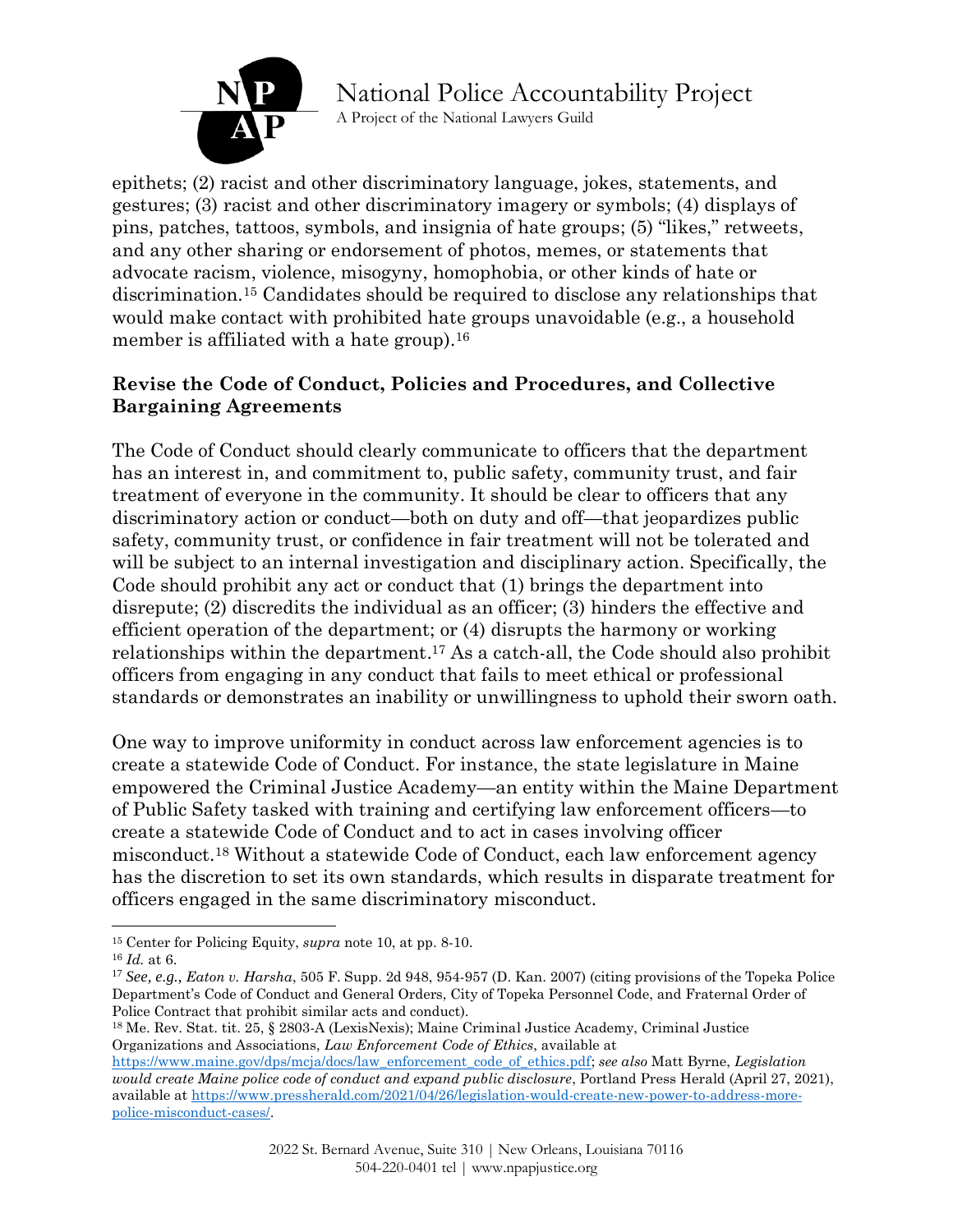

A Project of the National Lawyers Guild

Departments should enact specific policies that prohibit discrimination, including the use of abusive, profane, degrading, or insulting language and discriminatory actions and inferences as well as policies to prohibit the inappropriate use of government technology and equipment, including the creation, sharing, or storage of discriminatory material. Departments should have social media policies that prohibit racial, gendered, homophobic, and other discriminatory slurs, jokes, or remarks, whether they are on or off duty. <sup>19</sup> Departments should also explicitly prohibit affiliating with hate groups and ban any pins, patches, tattoos, symbols, or insignia of hate groups.

The collective bargaining agreement should make it clear that department management and the municipality have the right to discipline officers for conduct that violates policies and procedures.<sup>20</sup>

#### **Improve Department Culture, Tone from the Top, and Training**

Some departments may require a change in leadership to transform the department culture from one of ignoring—or even tacitly endorsing—discriminatory misconduct to one of actively seeking to prevent discriminatory misconduct, thoroughly investigating allegations of misconduct, and taking appropriate action to discipline officers. In these cases, municipalities must be willing to replace department management and supervising officers who have created an environment of intolerance with individuals who are committed to anti-discrimination efforts.

Department management and supervising officers should consistently affirm the department's commitment to anti-discrimination practices, both verbally (e.g., meetings, trainings) and in writing (e.g., policies, memos). For instance, management and supervisors should (1) clearly state their support for antidiscrimination policies and practices and condemn any violations, (2) remind officers of their duty to report discriminatory conduct and explain the mechanism for reporting, and (3) reassure officers that they will not face retaliation for reporting fellow officers.<sup>21</sup> If possible, departments should try to coordinate statements supporting anti-discrimination policies with union leadership.<sup>22</sup>

Departments should conduct training on their policies and procedures that includes reviewing the Code of Conduct and officers should be required to confirm their understanding by signing it. In some instances, departments can integrate their messaging on anti-discrimination policies and procedures and the reporting of

<sup>19</sup> Center for Policing Equity, *supra* note 10, at p. 10.

<sup>20</sup> *Eaton, supra* note 17, at 954-55, 962-63.

<sup>21</sup> Center for Policing Equity, *supra* note 10, at pp. 11-13.

<sup>22</sup> *Id.* at 11.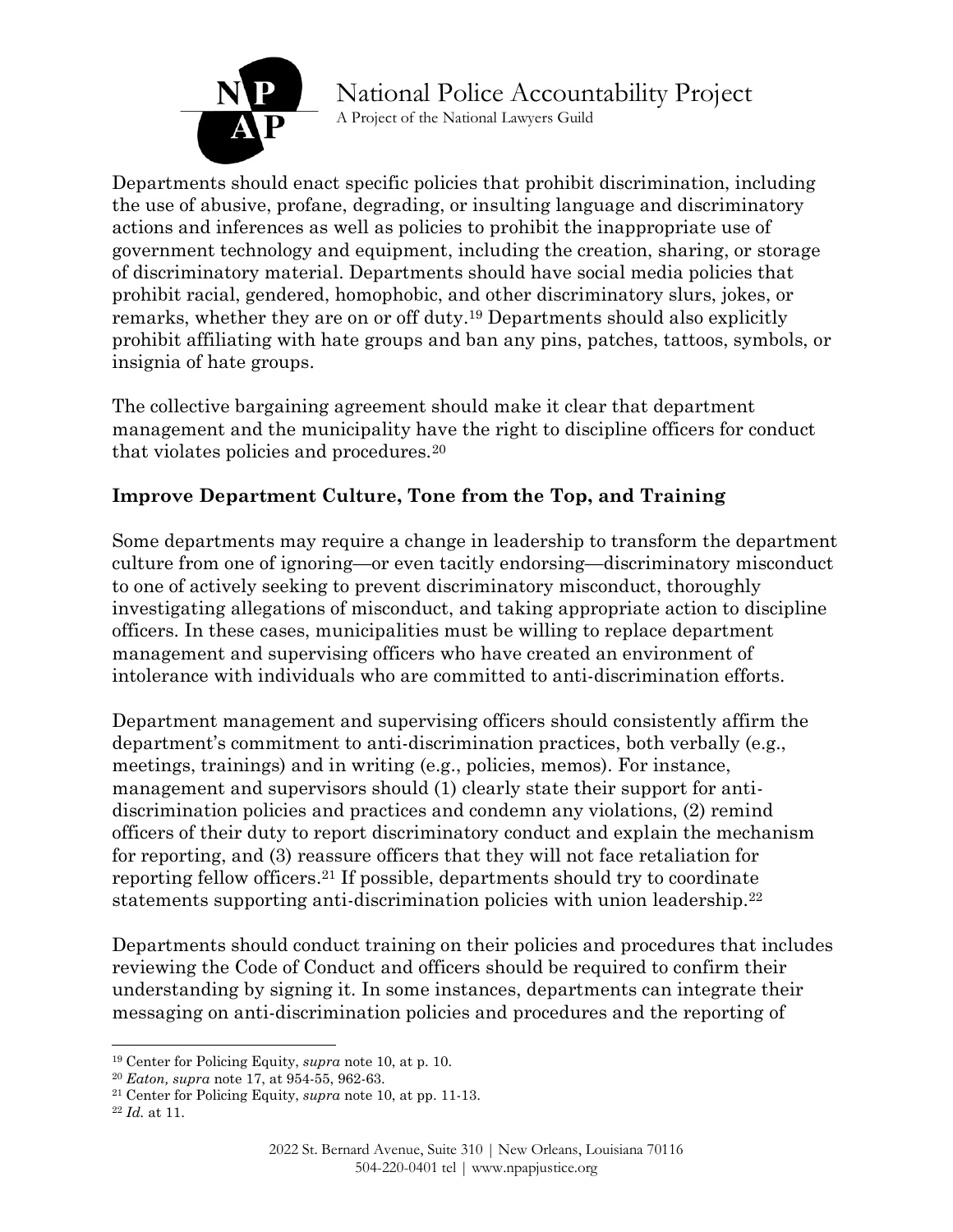

A Project of the National Lawyers Guild

discriminatory conduct into established training programs. For example, when training officers on active bystandership and peer intervention, departments can provide guidance on how officers can intervene when they believe a fellow officer is expressing an explicit bias or being recruited into a hate group.<sup>23</sup> In addition to the training provided to all officers, officers in supervisory roles should receive specialized training on how to monitor officer performance for signs of discriminatory misconduct as well as compliance with the department's antidiscrimination policies and procedures and the Code of Conduct.<sup>24</sup> One factor that should be considered when an officer is up for a promotion is their commitment to anti-discrimination efforts through leadership, training, reporting, or other actions.

#### **Collect New Information and Monitor Officer Performance**

Departments should conduct periodic checks on officers to identify new information, including criminal convictions, complaints from the community, complaints from fellow officers, and social media activity that reflects explicit biases or affiliations with hate groups. For instance, the Houston Police Department reviews employee criminal history and driving records on an annual basis.<sup>25</sup> During the review, the department also verifies if undercover officers are in compliance with the department's social media policy.<sup>26</sup> The department's social media policy—which applies to all employees, not just undercover officers—states that employees who post online "shall be subject to appropriate review and possible disciplinary action," although it does not specify that social media is reviewed on a regular basis for all employees.<sup>27</sup> Departments should periodically check to confirm all officers are in compliance with social media policies.

Supervising officers should monitor and evaluate officer performance in order to detect behaviors that may violate the Code of Conduct and anti-discrimination policies. One way to monitor performance is to track the frequency of all incidents using software designed for tracking officer behaviors and flagging patterns of

<sup>23</sup> *See, e.g.,* Jonathan Aronie and Christy E. Lopez, *Keeping Each Other Safe: An Assessment of The Use of Peer Intervention Programs to Prevent Police Officer Mistakes and Misconduct, Using New Orleans' EPIC Program As A Potential National Model*, Police Quarterly (2017); Active Bystandership for Law Enforcement (ABLE) Project, available at [https://www.law.georgetown.edu/cics/able/;](https://www.law.georgetown.edu/cics/able/) Ethical Policing is Courageous (EPIC), available at [http://epic.nola.gov/home/#what.](http://epic.nola.gov/home/#what)

<sup>24</sup> Center for Policing Equity, *supra* note 10, at 13.

<sup>25</sup> Houston Police Department General Order 200-11, *Employee Integrity and Verifications Program*, p. 3, available at [https://www.houstontx.gov/police/general\\_orders/200/200-](https://www.houstontx.gov/police/general_orders/200/200-11%20Employee%20Integrity%20and%20Verifications%20Program.pdf) [11%20Employee%20Integrity%20and%20Verifications%20Program.pdf.](https://www.houstontx.gov/police/general_orders/200/200-11%20Employee%20Integrity%20and%20Verifications%20Program.pdf)

<sup>26</sup> *Id.* at p. 5.

<sup>27</sup> Houston Police Department General Order 200-41, *Department Presence on Social Media and the Internet*, p. 2, available at [https://www.houstontx.gov/police/general\\_orders/200/200-](https://www.houstontx.gov/police/general_orders/200/200-41%20Department%20Presence%20on%20Social%20Media%20and%20the%20Internet.pdf)

[<sup>41%20</sup>Department%20Presence%20on%20Social%20Media%20and%20the%20Internet.pdf.](https://www.houstontx.gov/police/general_orders/200/200-41%20Department%20Presence%20on%20Social%20Media%20and%20the%20Internet.pdf)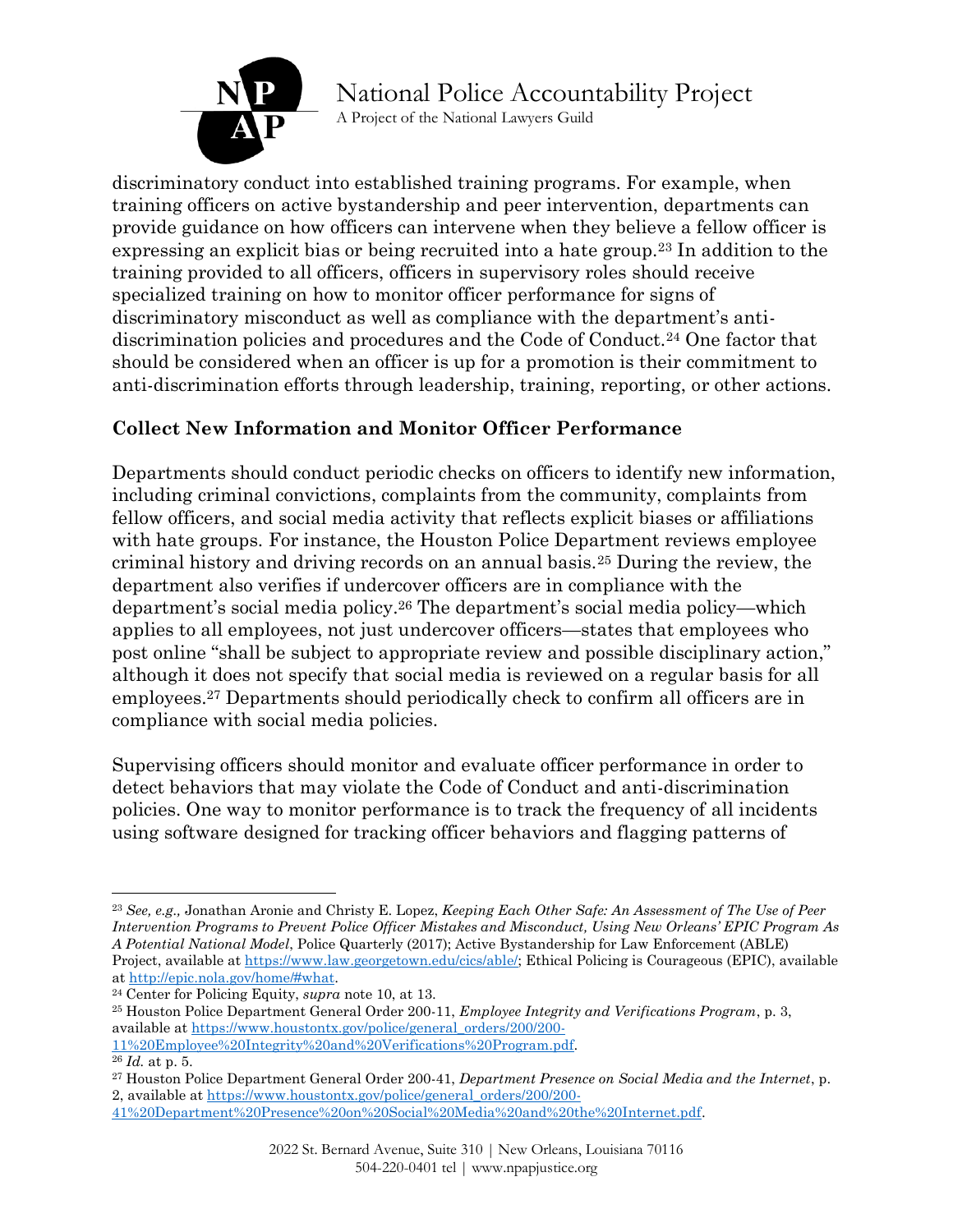

A Project of the National Lawyers Guild

misconduct. <sup>28</sup> Officers with multiple or frequent incidents can be targeted for additional supervision, counseling, training, or other corrective action.<sup>29</sup> If an officer's violation of the Code of Conduct or an anti-discrimination policy calls an officer's credibility into question, departments should submit those officers to the local prosecutor's office to be added to a *Brady* list to prevent them from testifying at trial. <sup>30</sup> These officers should also be added to any other lists tracking officers with credibility issues (e.g., officers whose testimony requires corroborating evidence).<sup>31</sup>

#### **Investigate Complaints and Allegations and Take Appropriate Action**

Departments should ensure that the mechanism for community members to file complaints against officers is accessible and easy to navigate and that the mechanism for officers to report other officers is secure and anonymous.

All allegations of discriminatory misconduct, including anonymous reports, should be taken seriously and thoroughly investigated, especially allegations of an officer's affiliation with a hate group, allegations involving the use of racial epithets or other discriminatory language and gestures, and allegations of profiling, discriminating against, or harassing individuals based on race or any other protected status.

Where possible, investigations should be conducted by individuals outside of the chain of command.<sup>32</sup> Civilian review boards are one way for individuals outside of departments to conduct unbiased investigations of police misconduct. Civilian review boards typically consist of non-law enforcement community members and, in some cases, professional investigators, tasked with investigating cases of police misconduct, providing input on department operations such as internal investigations, and tracking patterns of police misconduct.<sup>33</sup> However, if a civilian

<sup>28</sup> *See, e.g.*, Benchmark Analytics' Benchmark Blueprint, available at

<https://www.benchmarkanalytics.com/police-force-management-blueprint/> (The Benchmark Blueprint enables departments to "[s]tore and view all officer performance data in one place[,]" "[a]nalyze data for 'first signs' of need for *preventative* early intervention[,]" and "[p]rovide customized officer support with specific-case action steps.") (emphasis in original).

<sup>29</sup> Center for Policing Equity, supra note 10, at p. 13.

<sup>30</sup> *See, e.g.*, Ryan Briggs, *Philly judge tosses conviction after testifying officer's Facebook post flagged in database*, WHYY (Sept. 24, 2019), available a[t https://whyy.org/articles/philly-judge-tosses-conviction-after-testifying](https://whyy.org/articles/philly-judge-tosses-conviction-after-testifying-officers-facebook-post-flagged-in-database/)[officers-facebook-post-flagged-in-database/](https://whyy.org/articles/philly-judge-tosses-conviction-after-testifying-officers-facebook-post-flagged-in-database/) (explaining how an officer's credibility as a witness was called into question after he posted on Facebook about other officers lying under oath and shared racist articles, leading to a conviction being overturned).

<sup>31</sup> *Id.*

<sup>32</sup> Center for Policing Equity, *supra* note 10, at p. 13.

<sup>33</sup> Olugbenga Ajilore, *How Civilian Review Boards Can Further Police Accountability and Improve Community Relations*, Scholars Strategy Network (June 25, 2018), available a[t https://scholars.org/brief/how-civilian-review](https://scholars.org/brief/how-civilian-review-boards-can-further-police-accountability-and-improve-community-relations)[boards-can-further-police-accountability-and-improve-community-relations;](https://scholars.org/brief/how-civilian-review-boards-can-further-police-accountability-and-improve-community-relations) *see also* Vanessa Taylor, *Civilian review boards are touted as an essential piece of police reform. Are they?*, MIC (Oct. 12, 2021), available at <https://www.mic.com/impact/what-are-civilian-review-boards-and-can-they-actually-fix-policing> ("The boards also need to have the power to discipline police officers: ABC News reported that a 2016 NACOLE report stated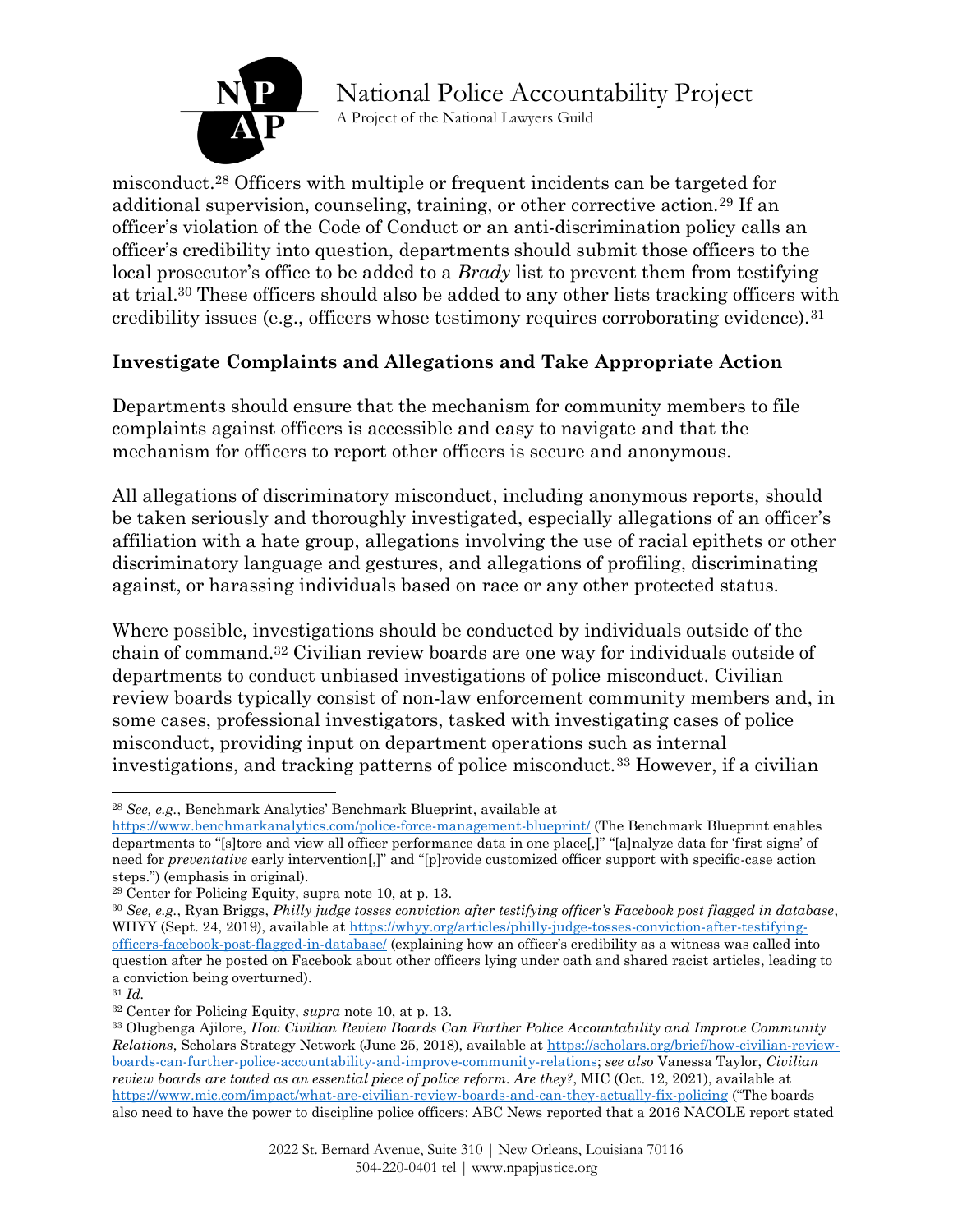

A Project of the National Lawyers Guild

review board does not have the authority to discipline officers and the department ignores their recommendations for discipline, they are a wasted tool for addressing discriminatory misconduct. Departments should provide civilian review boards with the information they need to make informed recommendations and they should take those recommendations seriously.

Where allegations are substantiated, department management should take appropriate disciplinary measures, including suspension without pay, remedial training, additional supervision, change in assignment to reduce contact with the public, demotion and loss of rank, probation, and dismissal.

#### **Be Prepared for Union Involvement and Legal Action**

Departments seeking to hold officers accountable for their discriminatory misconduct—and municipalities seeking to hold department management and supervising officers accountable for fostering an environment of intolerance—must be prepared to handle pushback from police unions and officers. For instance, there may be limitations on how internal investigations can be conducted due to Law Enforcement Officers' Bills of Rights (LEOBR) laws, officers may be able to appeal disciplinary decisions to third-party arbitrators if doing so is guaranteed in their union contract, and officers disciplined for discriminatory misconduct may sue the municipality, department, and/or supervising officers, claiming their First Amendment rights were violated.

One of the greatest barriers to police accountability is overcoming the procedural and substantive protections guaranteed to law enforcement officers by LEOBR laws.<sup>34</sup> The protections in LEOBR laws can delay internal inquiries into misconduct, permit officers to discuss their misconduct with other officers before being interrogated, prevent civilians from investigating misconduct or recommending disciplinary action, and destroy complaints against officers after a certain amount of time has passed.<sup>35</sup> Even in states without LEOBR laws, similar protections for officers can be found in their union contracts—another barrier to holding officers accountable.<sup>36</sup>

only 6% of civilian review boards are able to do so. It's kind of useless to put together boards to seemingly hold police accountable, if they aren't actually able to take any action to do that.").

<sup>34</sup> National Police Accountability Project, *Law Enforcement Bill of Rights Statutes: How State Law Limitations Contribute to Police Harm and Community Distrust*, available at [https://www.nlg-npap.org/wp](https://www.nlg-npap.org/wp-content/uploads/2021/12/LEOBOR-White-Paper-Final-Paper.pdf)[content/uploads/2021/12/LEOBOR-White-Paper-Final-Paper.pdf.](https://www.nlg-npap.org/wp-content/uploads/2021/12/LEOBOR-White-Paper-Final-Paper.pdf)

<sup>35</sup> *Id.; see also* Rebecca Tan, *There's a reason it's hard to discipline police. It starts with a bill of rights 47 years ago.,* The Washington Post (Aug. 29, 2020), available at

[https://www.washingtonpost.com/history/2020/08/29/police-bill-of-rights-officers-discipline-maryland/.](https://www.washingtonpost.com/history/2020/08/29/police-bill-of-rights-officers-discipline-maryland/) <sup>36</sup> National Police Accountability Project, *supra* note 34.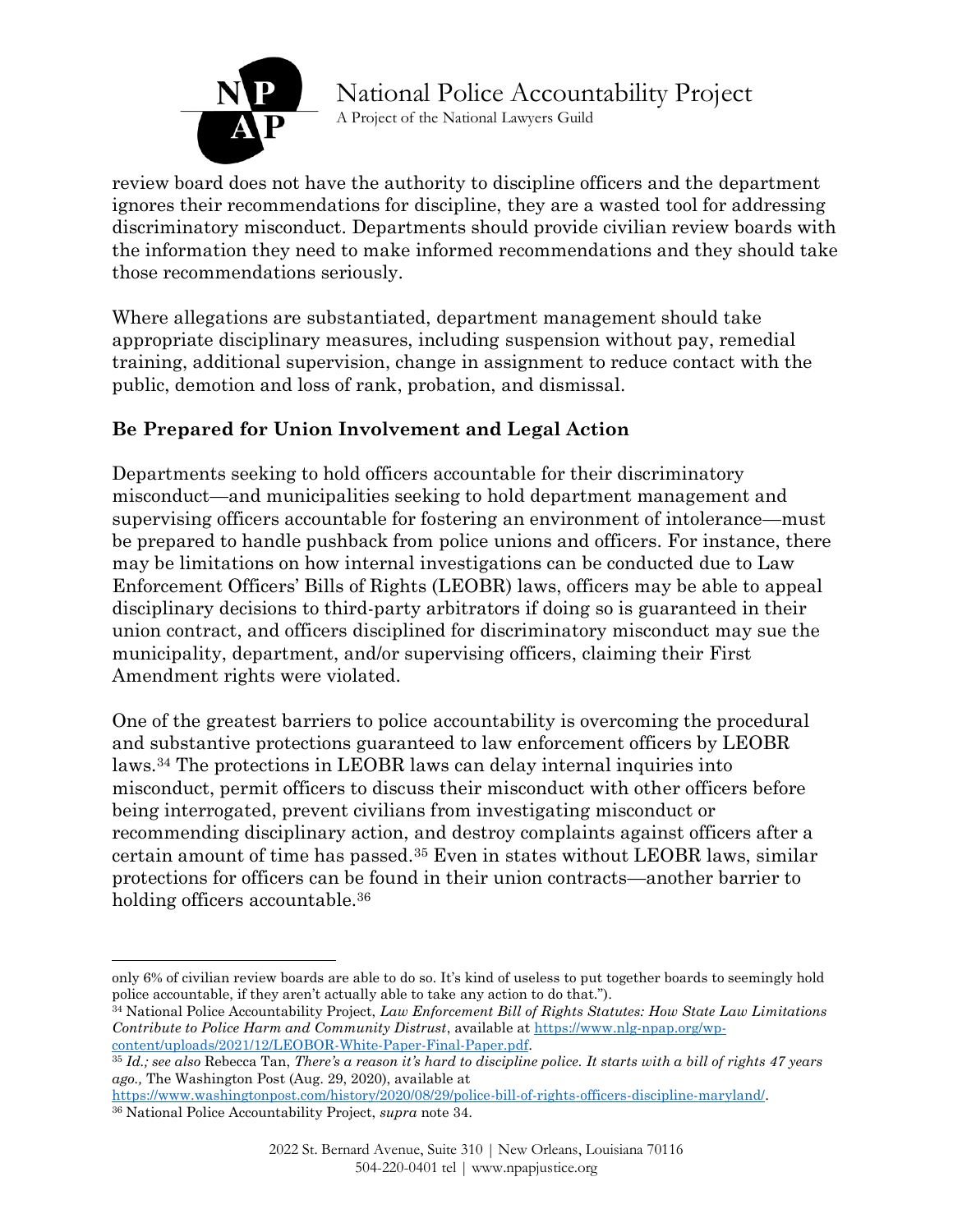

A Project of the National Lawyers Guild

Courts have found that government agencies may place reasonable conditions on employment for public employees, including law enforcement officers, that limit their First Amendment rights. <sup>37</sup> In fact, courts have found that police departments have a heightened interest in maintaining discipline in the workplace<sup>38</sup> and preserving the public's trust. <sup>39</sup> When officers express explicit biases that promote resentment and distrust within the department and damage the department's relationship with the public, "an individual police officer's right to express his personal opinions must yield to the public good."<sup>40</sup>

As such, courts have upheld the termination of police officers who were affiliated with hate groups despite claims by the dismissed officers that their right to association was violated.<sup>41</sup> Similarly, courts have upheld as constitutional municipal regulations and department policies limiting officers' right to free speech. <sup>42</sup> Courts have also upheld the termination of officers who post on social media in violation of the department's social media policies. <sup>43</sup> However, social media policies must be specific about the types of posts that are prohibited as policies that broadly prohibit officers from commenting on department policies or about certain topics, rather than specifically prohibiting discrimination in order to maintain public trust, may be held unconstitutional.<sup>44</sup>

<sup>37</sup> *Brown v. Glines*, 444 U.S. 348, 356 n.13 (1980) ("[A] governmental employer may subject its employees to such special restrictions on free expression as are reasonably necessary to promote effective government."). <sup>38</sup> *Breuer v. Hart*, 909 F.2d 1035, 1041 (7th Cir. 1990) ("Speech that might not interfere with work in an

environment less dependent on order, discipline, and *esprit de corps* could be debilitating to a police force. Such considerations are permissible in weighing constitutional violations.").

<sup>39</sup> *Pappas v. Giuliani*, 290 F.3d 143, 146 (2d Cir. 2002) ("The effectiveness of a city's police department depends importantly on the respect and trust of the community and on the perception in the community that it enforces the law fairly, even-handedly, and without bias.").

<sup>40</sup> *Id.* at 147 (holding officer's termination for publicly distributing bigoted racist anti-Black and anti-Semitic materials did not violate his First Amendment rights).

<sup>41</sup> German, *supra* note 1; *see also State v. Henderson*, 277 Neb. 240, 264-65 (2009) (affirming district court's decision to vacate an arbitrator's reinstatement of a state trooper terminated for joining a KKK-affiliated organization and participating in its online forum and finding reinstatement would undermine public confidence in law enforcement due to the KKK's history of violence and terrorism).

<sup>42</sup> *See, e.g., Eaton, supra* note 17 (holding officers disciplined for making discriminatory remarks in emails and letters to the editor in violation of provisions in city and police department policies and union contract did not have their First Amendment rights violated); *Inturri v. City of Hartford*, 165 F. App'x 66, 68-69 (2d Cir. 2006) (affirming lower court's decision that municipality and police chief did not violate the First Amendment rights of officers ordered to cover up spiderweb tattoos that were considered symbols of racist violence); *McAuliffe v. Mayor, etc., of New Bedford*, 155 Mass. 216 (1892) (holding officer terminated for soliciting money for a political purpose did not have his First Amendment rights violated and that he had "a constitutional right to talk politics, but [] no constitutional right to be a policeman").

<sup>43</sup> *J.R. v. City of Jersey City*, No. A-3200-19, 2021 N.J. Super. Unpub. LEXIS 1206, at \*33 (Super. Ct. App. Div. June 21, 2021) (affirming lower court's decision that officer's termination for violating the department's social media policy by posting picture of himself in his uniform, brandishing weapons, and using racist, derogatory, and threatening language did not violate his First Amendment rights).

<sup>44</sup> *See e.g.*, *Liverman v. City of Petersburg*, 844 F.3d 400, 408 (4th Cir. 2016) (holding social media policy that "prohibit[ed] the dissemination of any information on social media 'that would tend to discredit or reflect